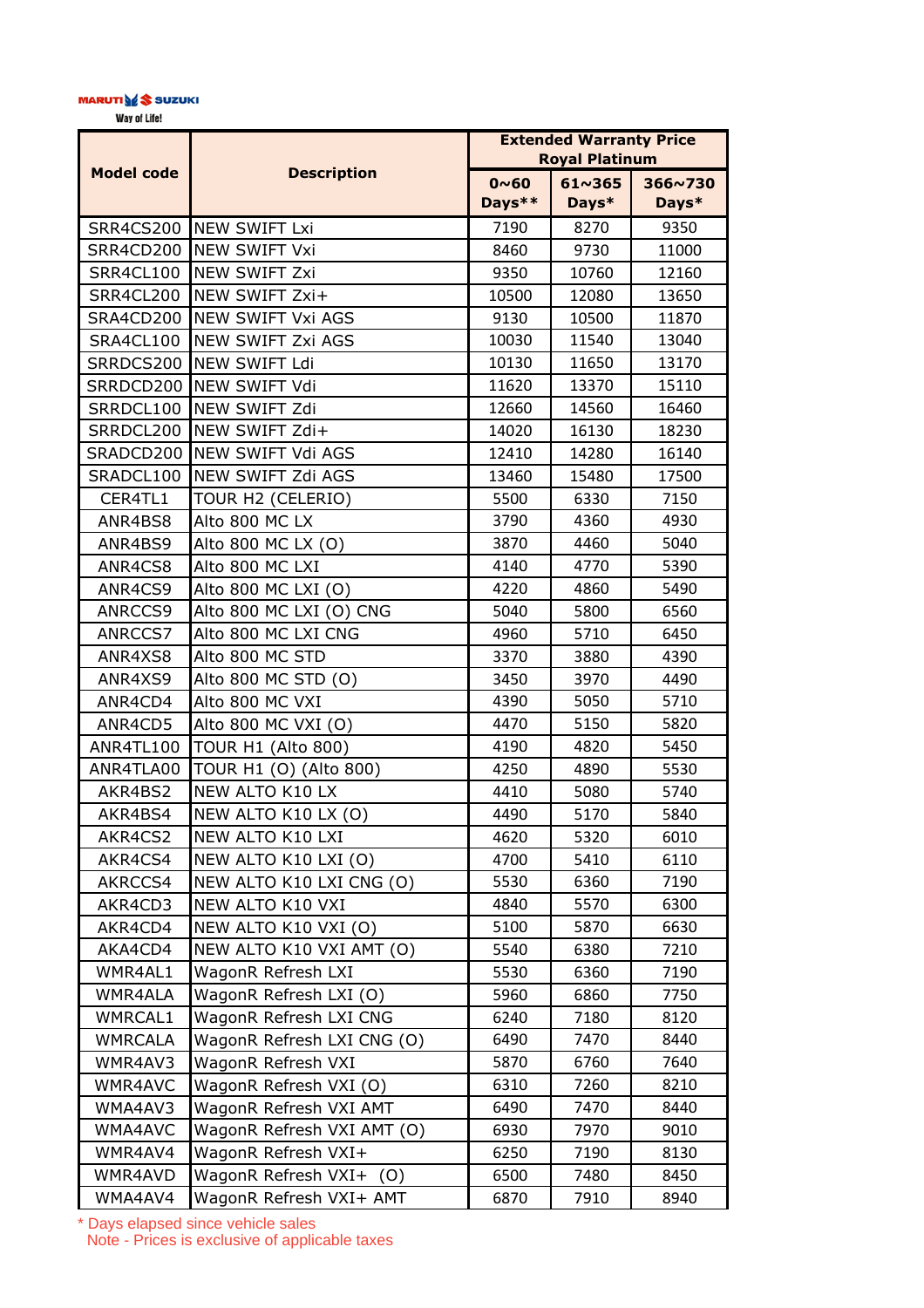| Way of Life! |  |
|--------------|--|
|--------------|--|

| WMA4AVD             | WagonR Refresh VXI+ AMT (O)     | 7120  | 8190  | 9260  |
|---------------------|---------------------------------|-------|-------|-------|
| CER4AL1             | Celerio MC LXI                  | 5550  | 6390  | 7220  |
| CER4ALA             | Celerio MC LXI (O)              | 5730  | 6590  | 7450  |
| CER4AV1             | Celerio MC VXI                  | 5980  | 6880  | 7780  |
| CER4AVA             | Celerio MC VXI (O)              | 6190  | 7120  | 8050  |
| CEA4AV1             | Celerio MC VXI AMT              | 6550  | 7540  | 8520  |
| CEA4AVA             | Celerio MC VXI (O) AMT          | 6750  | 7770  | 8780  |
| CERCAV1             | Celerio MC VXI CNG              | 6800  | 7820  | 8840  |
| <b>CERCAVA</b>      | Celerio MC VXI (O) CNG          | 7000  | 8050  | 9100  |
| CER4AZ1             | Celerio MC ZXI                  | 6320  | 7270  | 8220  |
| CER4AZA             | Celerio MC ZXI (O)              | 6950  | 8000  | 9040  |
| CEA4AZ1             | Celerio MC ZXI AMT              | 6890  | 7930  | 8960  |
| CEA4AZA             | Celerio MC ZXI (O) AMT          | 7110  | 8180  | 9250  |
| CER4BV1             | Celerio Der VXI                 | 6100  | 7020  | 7930  |
| CER4BVA             | Celerio Der VXI (O)             | 6300  | 7250  | 8190  |
| CEA4BV1             | Celerio Der VXI AMT             | 6670  | 7680  | 8680  |
| CEA4BVA             | Celerio Der VXI (O) AMT         | 6870  | 7910  | 8940  |
| CER4BZ1             | Celerio Der ZXI                 | 6430  | 7400  | 8360  |
| CER4BZA             | Celerio Der ZXI (O)             | 7070  | 8140  | 9200  |
| CEA4BZ1             | Celerio Der ZXI AMT             | 7000  | 8050  | 9100  |
| CEA4BZA             | Celerio Der ZXI (O) AMT         | 7230  | 8320  | 9400  |
| SMRDAL1             | <b>SWIFT LDI T4</b>             | 10140 | 11670 | 13190 |
| <b>SMRDALA</b>      | SWIFT LDI(O) T4                 | 10480 | 12060 | 13630 |
| SMR4ALA             | SWIFT LXI OPTIONAL (O) T4       | 7210  | 8300  | 9380  |
| SMR4AL1             | SWIFT LXI OPTIONAL T4           | 6920  | 7960  | 9000  |
| SMRDAV1             | <b>SWIFT VDI T4</b>             | 11050 | 12710 | 14370 |
| <b>SMRDAVA</b>      | SWIFT VDI(O) T4                 | 11170 | 12850 | 14530 |
| SMR4AVA             | SWIFT VXI (O) T4                | 8270  | 9520  | 10760 |
| SMR4AV1             | <b>SWIFT VXI T4</b>             | 8040  | 9250  | 10460 |
| SMRDAZ1             | SWIFT ZDI T4                    | 12630 | 14530 | 16420 |
| SMR4AZ1             | SWIFT ZXI T4                    | 9190  | 10570 | 11950 |
| SMRDAVL             | <b>SWIFT VDI T4 LTD</b>         | 10830 | 12460 | 14080 |
| SMR4AVL             | SWIFT VXI T4 Ltd                | 7860  | 9040  | 10220 |
| DRRDCS2             | DZIRE (YSD) LDI                 | 11090 | 12760 | 14420 |
| DRR4CS2             | DZIRE (YSD) LXI                 | 8010  | 9220  | 10420 |
| DRRDCD2             | DZIRE (YSD) VDI                 | 12580 | 14470 | 16360 |
| DRADCD2             | DZIRE (YSD) VDI AGS             | 13370 | 15380 | 17390 |
| DRR4CD2             | DZIRE (YSD) VXI                 | 9280  | 10680 | 12070 |
| DRA4CD2             | DZIRE (YSD) VXI AGS             | 9960  | 11460 | 12950 |
| DRRDCL1             | DZIRE (YSD) ZDI                 | 13630 | 15680 | 17720 |
| DRADCL1             | DZIRE (YSD) ZDI AGS             | 14420 | 16590 | 18750 |
| DRRDCL <sub>2</sub> | DZIRE (YSD) ZDI+                | 15150 | 17430 | 19700 |
| DRADCL2             | DZIRE (YSD) ZDI+ AGS            | 15940 | 18340 | 20730 |
| DRR4CL1             | DZIRE (YSD) ZXI                 | 10170 | 11700 | 13230 |
| DRA4CL1             | DZIRE (YSD) ZXI AGS             | 10850 | 12480 | 14110 |
| DRR4CL2             | DZIRE (YSD) ZXI+                | 11470 | 13200 | 14920 |
| DRA4CL2             | DZIRE (YSD) ZXI+ AGS            | 12140 | 13970 | 15790 |
|                     | DMRDBL100 TOUR S (Dzire) DIESEL | 10850 | 12480 | 14110 |
| DMRDAL1             | New Dzire Tour Diesel           | 10180 | 11710 | 13240 |
| DMR4AL1             | New Dzire Tour Petrol           | 7580  | 8720  | 9860  |

\* Days elapsed since vehicle sales Note - Prices is exclusive of applicable taxes